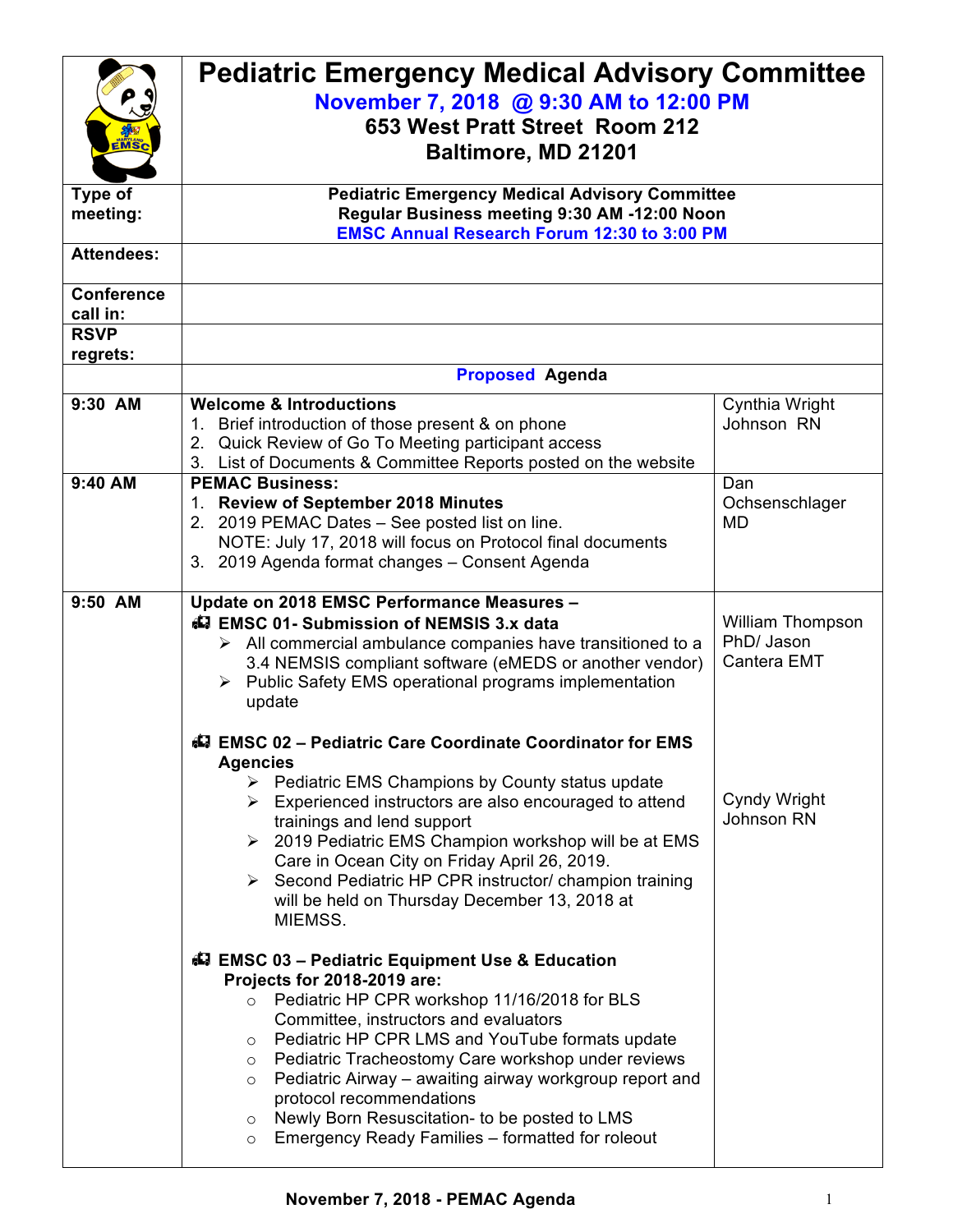|          |                                            | <b>EMSC PM 04 - Pediatric Readiness</b>                                                          | Cyndy Wright                  |
|----------|--------------------------------------------|--------------------------------------------------------------------------------------------------|-------------------------------|
|          |                                            | Dediatric Education for hospitals:                                                               | Johnson RN                    |
|          |                                            | APLS Hybrid Courses: December 14, 2018                                                           |                               |
|          |                                            | $\triangleright$ CPEN review course confirmed for EMS Care April 2019 in                         |                               |
|          | Ocean City confirmec                       |                                                                                                  |                               |
|          | $\triangleright$ ENPC Course – www.ena.org |                                                                                                  |                               |
|          |                                            | $\triangleright$ NRP & STABLE courses offered regionally by NICUs                                |                               |
|          |                                            |                                                                                                  |                               |
|          |                                            | <b>EMSC PM 05 - Pediatric Trauma/ Burn Centers:</b>                                              |                               |
|          |                                            | 47 Maryland has met this measure and continues to work with both                                 |                               |
|          |                                            | pediatric trauma and burns centers through QI, Education and                                     |                               |
|          | Prevention programs.                       |                                                                                                  |                               |
|          |                                            | 47 Children's National Medical Center Burn Site visit was in                                     |                               |
|          |                                            | September 2018. Johns Hopkins Children's Center Burn Center                                      |                               |
|          |                                            | was ABA Accredited in 2018.                                                                      |                               |
|          |                                            | COMAR regulations for both pediatric burn and pediatric trauma                                   |                               |
|          |                                            | are being formatted in the AG office as part of the normal                                       |                               |
|          | regulatory update process.                 |                                                                                                  |                               |
|          |                                            |                                                                                                  |                               |
|          |                                            | <b>EMSC PM 06 &amp; 07:Interfacility &amp; Special Consults</b>                                  |                               |
|          |                                            | Pediatric Base Station Courses: 2019                                                             |                               |
|          |                                            | Dates are proposed and will be sent out in September – four course                               |                               |
|          |                                            | with one at CNMC in July and three here at MIEMSS.                                               |                               |
|          | <b>Date</b>                                | Location                                                                                         |                               |
|          | 1/17/2019                                  | <b>MIEMSS Headquarters</b><br><b>Room 212</b>                                                    |                               |
|          | (Thursday)                                 | 653 West Pratt St. Baltimore MD 21201                                                            |                               |
|          | 4/11/2019                                  | <b>MIEMSS Headquarters</b><br><b>Room 212</b>                                                    |                               |
|          | (Thursday)                                 | 653 West Pratt St. Baltimore MD 21201                                                            |                               |
|          | 7/24/2019<br>(Wednesday)                   | <b>Children's National Medical Center Board Room</b><br>111 Michigan Ave. NW Washington DC 20010 |                               |
|          | 9/12/2019                                  | <b>MIEMSS Headquarters</b><br><b>Room 212</b>                                                    |                               |
|          | (Thursday)                                 | 653 West Pratt St. Baltimore MD 21201                                                            |                               |
|          |                                            |                                                                                                  |                               |
|          |                                            | Neonatal Transport team stakeholders meeting was held in October                                 |                               |
|          |                                            | to report findings and review COMAR regulations for updates.                                     | Lisa Chervon MA               |
|          |                                            |                                                                                                  | <b>NRP</b>                    |
|          |                                            | <b>EMSC PM 08 - EMSC Permanence - Achieved</b>                                                   |                               |
|          |                                            | Please see the summary of each of this EMSC PM that is on the                                    | Cyndy Wright                  |
|          |                                            | second page of the EMSC Department bimonthly update.                                             | <b>Johnson MSN RN</b>         |
|          |                                            |                                                                                                  |                               |
|          |                                            | <b>EMSC PM 09 - Codification of all requirements old/new</b>                                     |                               |
|          |                                            | Please see the summary of each of this EMSC PM that is on the                                    |                               |
|          |                                            | second page of the EMSC Department bimonthly update.                                             |                               |
| 10:15 AM | <b>Pediatric Education Update</b>          |                                                                                                  |                               |
|          |                                            | 1. 2019 Conferences dates are finalized with pediatric                                           | Danielle Joy RN<br><b>NRP</b> |
|          |                                            | preconference workshops to be PEARS at Winterfest and                                            |                               |
|          |                                            | Miltenberger. EMS Care will be the Pediatric EMS Champion                                        |                               |
|          |                                            | workshop. Breakout Pediatric sessions are being planned.                                         |                               |
|          |                                            |                                                                                                  |                               |
|          |                                            | 2. Pediatric Reference Card 2018 Version - to be finalized today                                 |                               |
|          |                                            |                                                                                                  |                               |
|          | 3. BLS Committee update                    |                                                                                                  |                               |
|          |                                            |                                                                                                  |                               |
|          | 4. ALS Committee update                    |                                                                                                  |                               |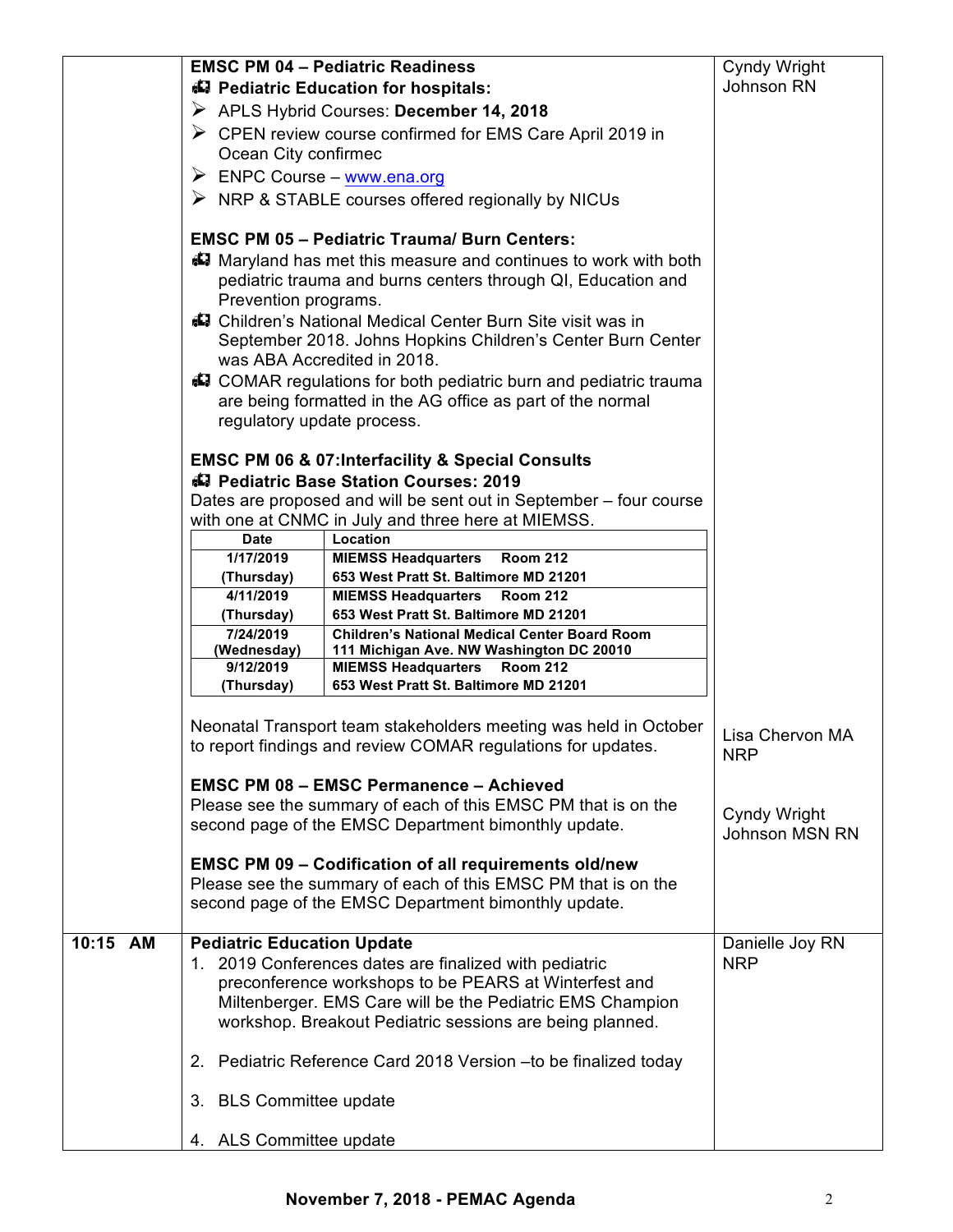| 10:30 AM | <b>Family Centered Care Sub Committee</b><br>1. Emergency Ready Family project update & implementation                     | Mary Ellen Wilson<br><b>RN</b> |
|----------|----------------------------------------------------------------------------------------------------------------------------|--------------------------------|
|          | discussion                                                                                                                 |                                |
|          | 2. Right Care Awards - Nomination forms for 2019 are available<br>and posted on the MIEMSS website.                        |                                |
|          | 3. 2019 MSFA Convention - Steps to Safety for 2019 will be<br>planned this fall and winter. Volunteers are always welcome. |                                |
| 10:45 AM | Maryland Safe to Learn Act - overview and update                                                                           | Laurel Moody RN                |
|          | 1. Act Passed in 2018 and created School Safety Subcabinet                                                                 |                                |
|          |                                                                                                                            |                                |
|          | 2. Subcabinet activities                                                                                                   |                                |
|          |                                                                                                                            |                                |
|          |                                                                                                                            |                                |
|          | 3. Other works group in the state include:<br>Active Assailant and Emergency Preparedness Task Force                       |                                |
| 11:00 AM | <b>Maryland Protocols for EMS Providers - 2020</b>                                                                         | Jennifer Anders                |
|          | 1. 2019 Protocols have been finalized and are before                                                                       | MD                             |
|          | SEMSAC and the EMS Board                                                                                                   |                                |
|          |                                                                                                                            |                                |
|          | Updates from the September PRC meeting<br>2 <sub>1</sub>                                                                   |                                |
|          | 3. Spinal Protection protocol review and algorithm revision                                                                |                                |
|          | 4. Additional suggestions for 2020 protocols                                                                               |                                |
|          |                                                                                                                            |                                |
|          |                                                                                                                            |                                |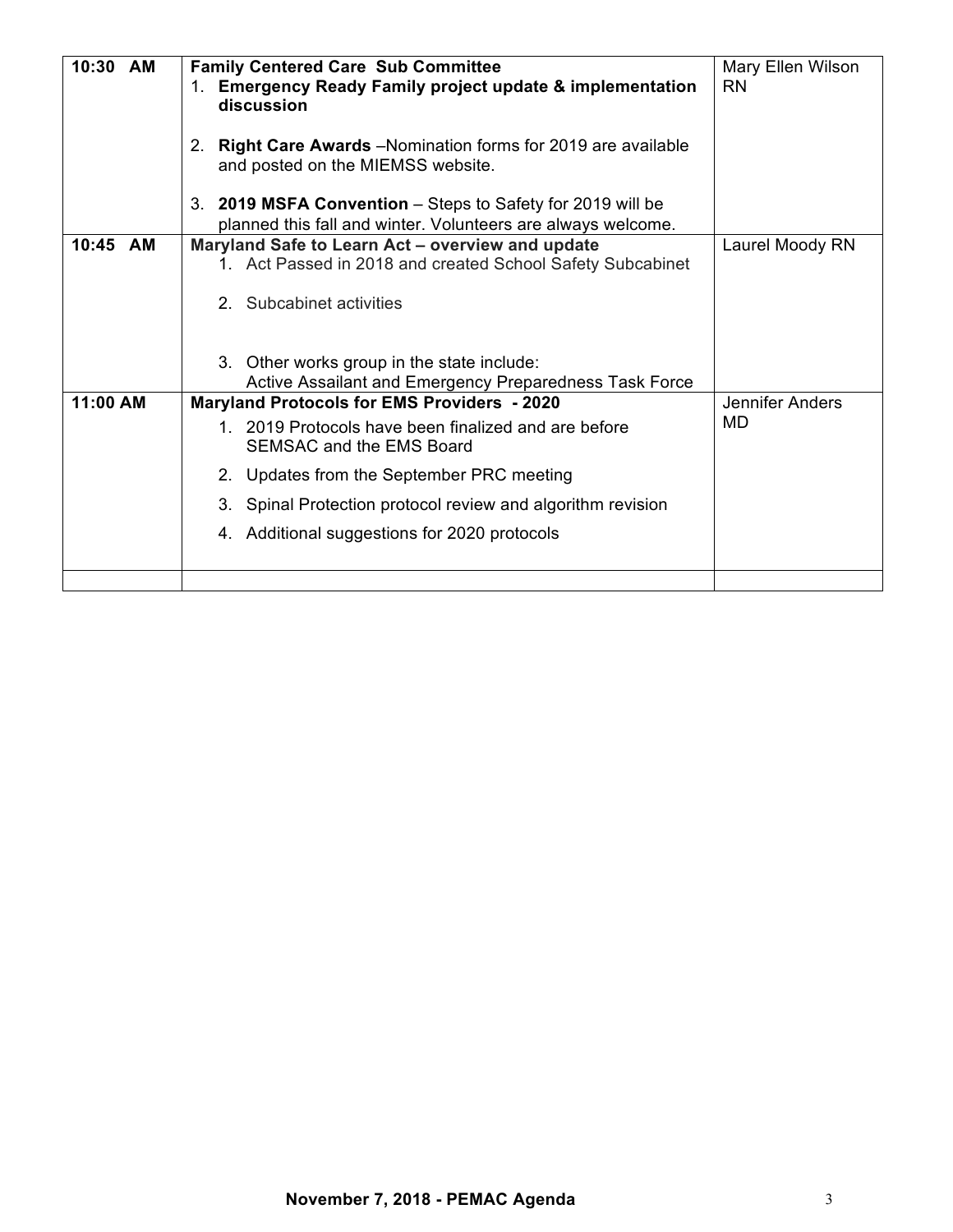| 11:15 AM | <b>Maryland Organizations &amp; Committees</b><br><b>AAP Updates</b>                                                                                                                                                                                                                                                                                                                                                                                                                                                                                          | Rich Lichenstein                            |  |
|----------|---------------------------------------------------------------------------------------------------------------------------------------------------------------------------------------------------------------------------------------------------------------------------------------------------------------------------------------------------------------------------------------------------------------------------------------------------------------------------------------------------------------------------------------------------------------|---------------------------------------------|--|
|          | $\triangleright$ Maryland update - COPEM & COVIPP                                                                                                                                                                                                                                                                                                                                                                                                                                                                                                             | MD                                          |  |
|          | $\triangleright$ National update – COPEM meeting December 1 & 2, 2018                                                                                                                                                                                                                                                                                                                                                                                                                                                                                         | Cyndy Wright<br>Johnson RN                  |  |
|          | ACEP Updates - new website & management<br>www.mdacep.org<br>$\triangleright$ Maryland update - EMS Committee<br>> Maryland's NEW - Pediatric Committee<br>$\triangleright$ National Updates                                                                                                                                                                                                                                                                                                                                                                  | Kathy Brown MD                              |  |
|          | ENA Updates - www.mdena.org (NEW website live)<br>$\triangleright$ State report<br>$\triangleright$ Local updates<br>> Maryland ENA Regional Conferences (www.mdena.org)                                                                                                                                                                                                                                                                                                                                                                                      | Kaitlyn Mannon RN                           |  |
|          | <b>SCHOOL HEALTH Updates</b><br>$\triangleright$ School Health committee(s) update<br>> School Emergency Health Guidelines                                                                                                                                                                                                                                                                                                                                                                                                                                    | Laurel Moody RN                             |  |
|          | <b>Critical Care Updates</b><br>$\triangleright$ AACN<br>$\triangleright$ AAP                                                                                                                                                                                                                                                                                                                                                                                                                                                                                 | Liz Berg RN<br>AAP representative<br>needed |  |
|          | <b>Commercial Ambulance Service Advisory Committee (CASAC</b><br>@ MIEMSS)                                                                                                                                                                                                                                                                                                                                                                                                                                                                                    | Jill Dannenfelser<br><b>RN</b>              |  |
|          | $\triangleright$ SCT subcommittee – workgroup on protocols<br>$\triangleright$ Neonatal subcommittee – Meeting October 2018                                                                                                                                                                                                                                                                                                                                                                                                                                   | Lisa Chervon NRP                            |  |
|          | Jurisdictional Affairs Committee (JAC @ MIEMSS)                                                                                                                                                                                                                                                                                                                                                                                                                                                                                                               | Richard High EMT<br>Judy Micheliche         |  |
|          | $\triangleright$ BLS<br>$\triangleright$ ALS                                                                                                                                                                                                                                                                                                                                                                                                                                                                                                                  | <b>NRP</b>                                  |  |
| 11:30 AM | <b>Research and EVBG update</b><br>1. EMSC TI Grant updates<br>√ PDTree: An EMS Triage Tool for Pediatric Destination<br>Decision Making (J Anders MD)                                                                                                                                                                                                                                                                                                                                                                                                        | Jen Anders MD                               |  |
|          | 2. WB-CARN EMS partner in Prince George's County<br>$\checkmark$ Data Linkage Project<br>$\checkmark$ Asthma Scoring Tool Project - PPASS<br>$\checkmark$ First Watch data / tracking                                                                                                                                                                                                                                                                                                                                                                         | Kathy Brown MD                              |  |
|          | 3. Ongoing Pediatric QIC & DART projects<br>Evaluation of protocols<br>$\checkmark$ Pediatric RSI-Process and Outcome project<br>$\checkmark$ Cares (CPR) Report for pediatrics include all of 2017<br>data - April meeting<br>$\checkmark$ Sepsis – Jen Anders MD & Nick Wyns PhD NRP<br>$\checkmark$ C-Spine project – Caleb Ward MD<br>Region 3 Seizure project - Rich Lichenstein MD<br>$\checkmark$ EMS Compass measures: pediatric and others<br>$\checkmark$ Standardized Pediatric Transport reports are being<br>discussed with the MIEMSS Data team | Jen Anders MD                               |  |
|          | 4. Other projects - EMS RIG update                                                                                                                                                                                                                                                                                                                                                                                                                                                                                                                            | Committee                                   |  |